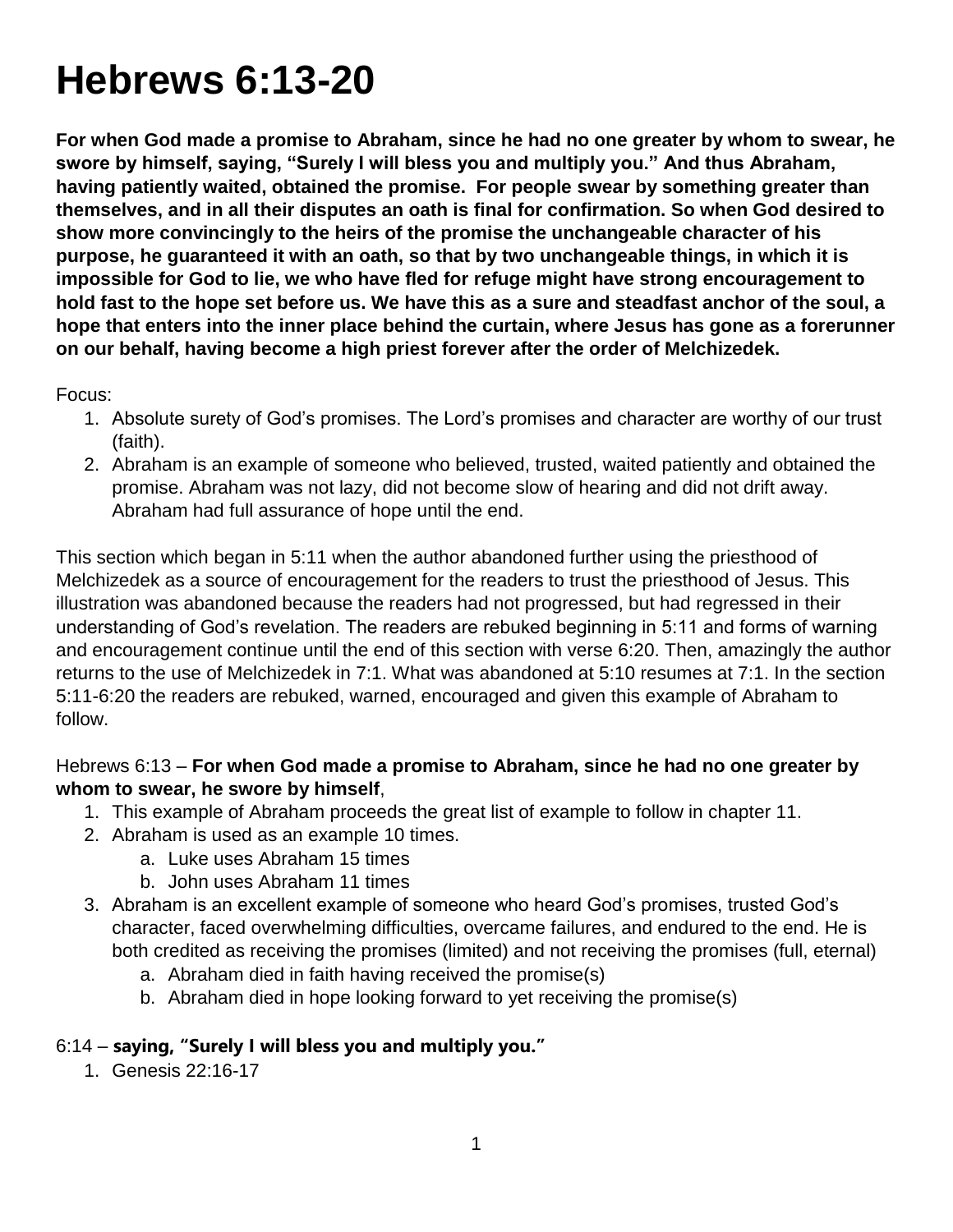- a. Genesis 22:16 states that this is an oath: "By myself I have sworn, declares the Lord, because you have done this and have not withheld your son, your only son,…"
- b. Genesis 22:17(17-18) states the promise: "I will surely bless you, and I will surely multiply your offspring as the stars of heaven and as the sand that is on the seashore. And your offspring shall possess the gate of his enemies, and in your offspring shall all the nations of the earth be blessed, because you have obeyed my voice."

## 6:15 – **And thus Abraham, having patiently waited, obtained the promise**.

- 1. Abraham was confident. The emphasis is NOT that he "waited", but that he "waited confidently".
	- a. Since Abraham knew the absolute surety of the Lord's promise Abraham had confidence.
	- b. The focus is not on Abraham's faith, or Abraham's patience, or Abraham's confidence, but instead on Abraham knowing the promise, knowing the character of God and knowing that God is faithful and true.
	- c. Confidence in the promise gave Abraham confidence in life
	- d. The reason the author of Hebrews is using this example is he wants the readers to have the same confidence in the promises of Jesus. By having confidence in the words and works of Jesus the readers will also, like Abraham, have faith, patience and endurance.
- 2. Isaac was born 25 years after the promise: Genesis 12:4  $\rightarrow$  Genesis 21:5
- 3. Abraham's grandchildren were born 60 years later in Gen. 25:26
- 4. The complete promise would be impossible to occur during Abraham's lifetime, but Abraham knew and anticipated the ministry of Jesus through understanding the promises:
	- a. John 8:56-58 -

"Your father Abraham rejoiced that he would see my day. He saw it and was glad." So the Jews said to him, "You are not yet fifty years old, and have you seen Abraham?" Jesus said to them, "Truly, truly, I say to you, before Abraham was, I am."

- i. Abraham heard and saw the Lord in his lifetime
- ii. But, Abraham was also looking forward to seeing the fulfillment of the seed of the woman
- iii. Abraham was also looking forward to his people becoming a great nation
- iv. Abraham saw these things by faith and was confident they would happen
	- 1. Abraham knew God's truth and trusted it
	- 2. Abraham had great faith because he had a great promise.
	- 3. Abraham did not emotionally work himself into a state of delusion

#### 6:16 – **For people swear by something greater than themselves, and in all their disputes an oath is final for confirmation**.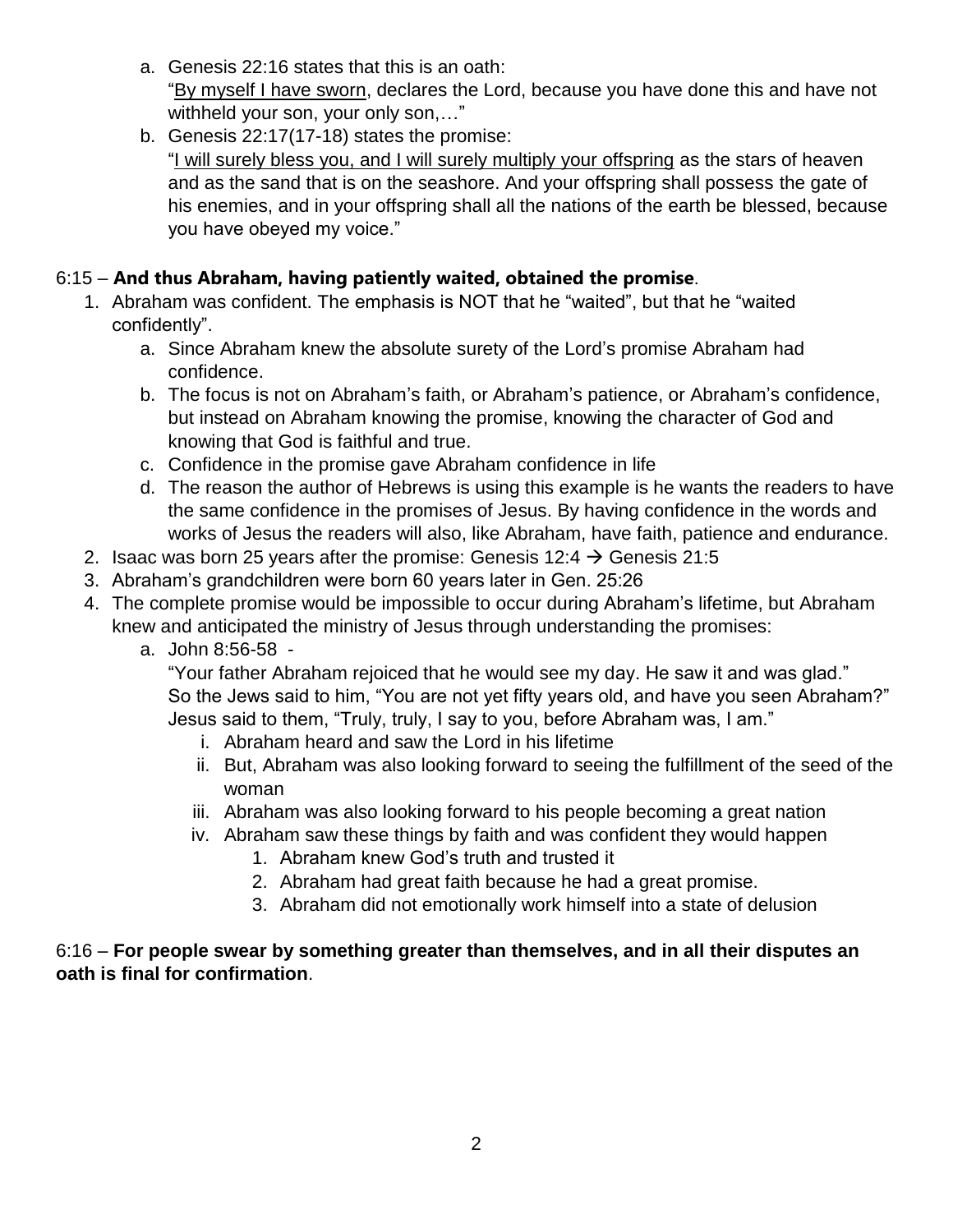|            | 444 [e]                           | 1063 [e]     |                            | 2596 [e]                   | 3588 [e]                             | 3173 [e]                                     |    |                      | 3660 [e] |           | 2532 [e]   | 3956 [e] | 846 [e]                |
|------------|-----------------------------------|--------------|----------------------------|----------------------------|--------------------------------------|----------------------------------------------|----|----------------------|----------|-----------|------------|----------|------------------------|
|            | Anthrōpoi                         | gar          | $\gamma \dot{\alpha} \rho$ | kata<br>κατά<br>by<br>Prep | tou                                  | meizonos<br>μείζονος<br>greater<br>Adj-GMS-C |    |                      |          | omnyousin | kai<br>καì | pasēs    | autois<br>πάσης αυτοΐς |
|            | 16 $\gamma$ <sup>2</sup> λνθρωποι |              |                            |                            | $\overline{100}$<br>[one]<br>Art-GMS |                                              |    |                      |          | ομνύουσιν |            |          |                        |
|            | Men                               | for          |                            |                            |                                      |                                              |    | swear                |          |           | and        | of all   | their                  |
|            | N-NMP                             | Conj         |                            |                            |                                      |                                              |    |                      | V-PIA-3P |           | Conj       | Adj-GFS  | PPro-DM3P              |
|            |                                   |              |                            |                            |                                      |                                              |    |                      |          |           |            |          |                        |
| 485 [e]    |                                   | 4009 [e]     |                            | 1519 [e]                   | 951 [e]                              |                                              |    | 3588 [e]<br>3727 [e] |          |           |            |          |                        |
| antilogias |                                   | peras        |                            | eis                        | bebaiōsin                            |                                              | ho |                      | horkos   |           |            |          |                        |
| αντιλογίας |                                   | πέρας,       |                            | $\epsilon i\zeta$          | βεβαίωσιν                            |                                              |    | $\dot{\circ}$        |          | δρκος,    |            |          |                        |
| disputes   |                                   | an end       |                            | for                        | confirmation                         |                                              |    |                      | [is] the | oath      |            |          |                        |
| N-GFS      |                                   | <b>N-NNS</b> |                            | Prep                       | N-AFS                                |                                              |    |                      | Art-NMS  | N-NMS     |            |          |                        |

- 1. People swear by "something greater" (ESV) or "someone greater" (NIV), "the greater" (KJ), "one greater" (NAS)…. "*tou meizonos*" (Greek)
	- a. The oath is taken before someone more powerful than the person taking the oath so that there will be repercussions/punishment if the oath is broken or fails to be met.
	- b. The Greek phrase *tou meizonos* can mean "something greater", but it is more likely it would be a greater person with the ability to oversee, judge and inflict some form of punishment to guarantee the fulfillment of the oath.
- 2. *Eis bebaiosin* "**for confirmation**", "for ratification", "for establishment" is an expression from Egyptian legal formula that had been in use for hundreds of years
	- a. Widely used in the papyri
	- b. A well-known expression in 63 AD
	- c. A form of this phrase is still used today
	- d. The sworn oath ends all discussion, court case, judicial matter, law suit or dispute because it is "confirmed" by the highest available authority.

#### 6:17 – **So when God desired to show more convincingly to the heirs of the promise the unchangeable character of his purpose, he guaranteed it with an oath**,

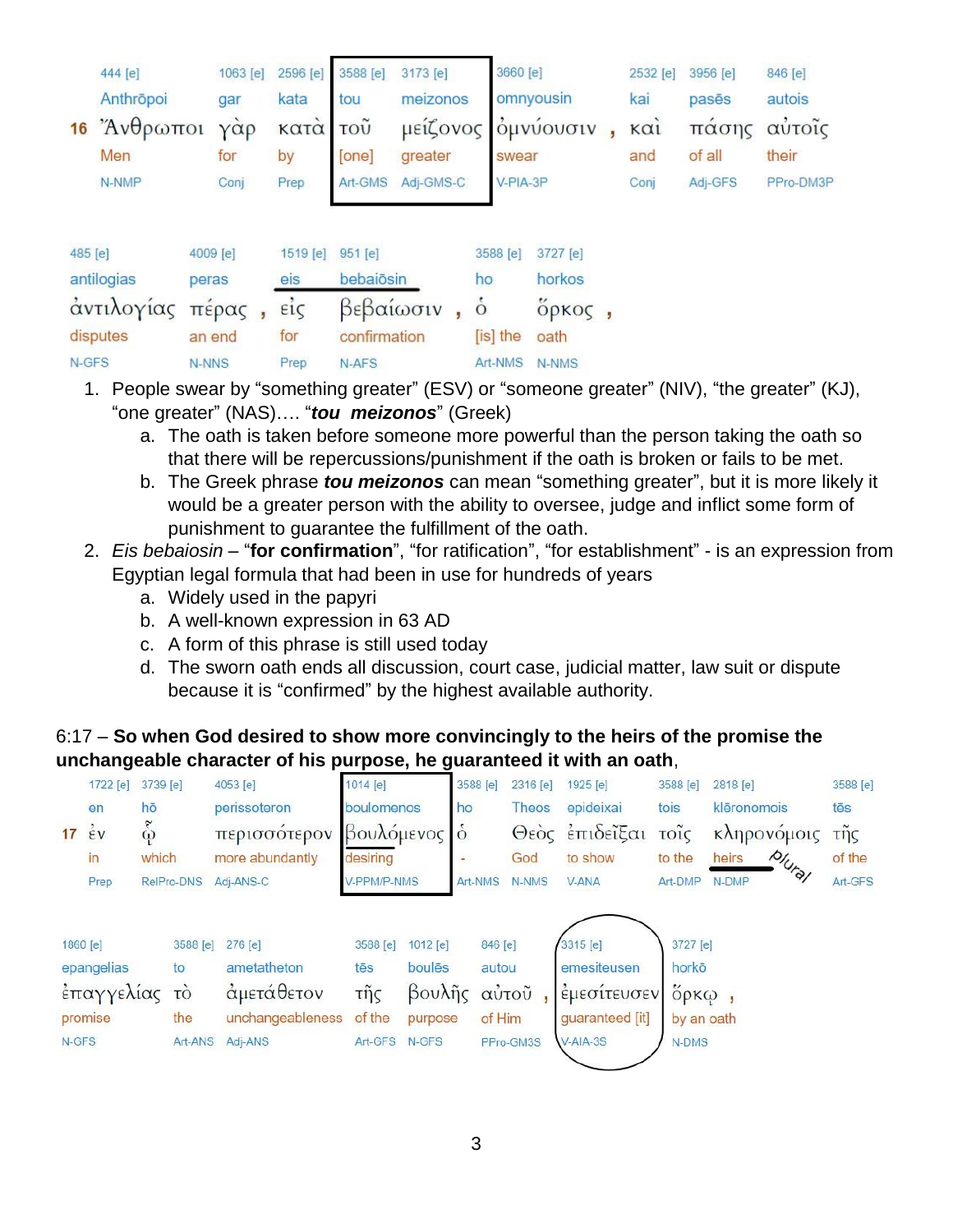- 1. 6:16 was discussing legal oaths in a human court or temporal legal matters. But, now in 6:17 the author turns to the Lord using the same human system to communicate his intentions of never changing his mind and never failing to fulfill his promise.
- 2. First, God had no need to justify his character or to take an oath. God's word stands alone and causes the desired outcome:
	- a. Creation God spoke
	- b. Judgment God speaks
	- c. Events God calls into existence
	- d. So, here, God promises Abraham will be part of the plan of salvation for all nations.
- 3. "desired" *boulomenos*
	- a. *Boule* means counsel and refers to a resolved plan. But, when used of the Lord's plan it is more than God's unchangeable reality that he has created, but also includes the Lord's purpose.
	- b. *Boule* is identifying God's plan and purpose which is directly connected to this oath
	- c. *Boulomenos* is a strong term identifying the predetermined intention directing the planning
	- d. It should be noted there is another Greek word *thelo* that could be used which focuses on the desire or wishfulness behind an intention or an offer. This is NOT the word *thelo* that means God's desire for having given someone an opportunity, but instead is the word *boulomenos* which identifies what God has predetermined he intends to do with this offer.
		- i. The difference could be seen in a conditional covenant (*thelo*) and an unconditional covenant (*boulomenos*)
- 4. "Guaranteed" *emesiteusen* (*emesiteuo*) commonly means "to interpose" (place between two things), "to mediate", "to stand between".
	- a. But, here emesiteuo does not mean to mediate between the Lord and Abraham, but to stand with the Lord as a guarantee of something that is going to happen to Abraham.
	- b. God is both:
		- i. Making the promise *boulomenos* revealing God's plan and purpose
		- ii. Guaranteeing the promise *emesiteuo* guaranteeing the plan and purpose
- 5. "heirs" is plural! This promise, oath and guarantee was not just made to Abraham. It was made to Isaac, Jacob, the 12 tribes, and all who are of the faith of Abraham
	- a. Galatians 3:7
		- "Understand, then, that those who have faith are children of Abraham."
	- b. The readers of this letter would be included in those who have the same promise and guarantee that Abraham had.
	- c. Likewise, we can have the same faith, confidence, patience and endurance that Abraham had
		- i. Gen. 12:3 "in you all the families of the earth shall be blessed."
		- ii. Gen. 18:18 "Abraham shall surely become a great and mighty nation, and all the nations of the earth shall be blessed in him…"
		- iii. Gen. 22:18 "in your offspring shall all the nations of the earth be blessed, because you have obeyed my voice."

## 6:18 – **so that by two unchangeable things, in which it is impossible for God to lie, we who have fled for refuge might have strong encouragement to hold fast to the hope set before us**.

1. Two unchangeable things: the promise and the oath